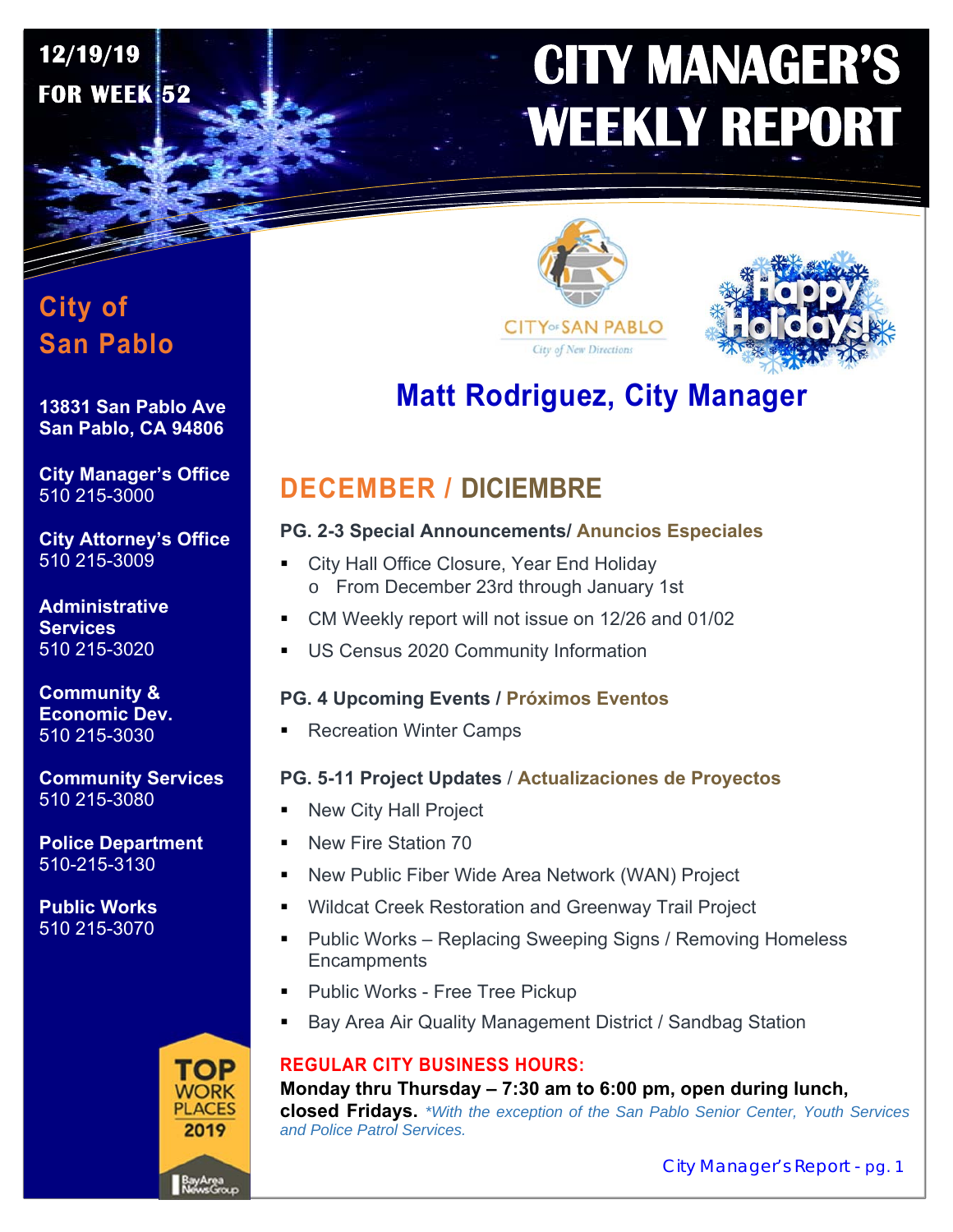# **Follow us on Social Media**

**Síguenos en las redes sociales** 



https://www.facebook.co m/sanpabloca/



https://twitter.com/CityofS anPablo



https://www.instagram.co m/cityofsanpablo\_ca/?hl= en



#### **Sign up for our enewsletter!**

Simply send your email address to:

> Feedback@ sanpabloca.gov

#### **¡Suscríbase a nuestro boletín electrónico!**

**Simplemente envia su correo electrónico a:** 

> feedback@ sanpabloca.gov



# **Special Announcements/ Anuncios especiales**

**HOLIDAY CLOSURE ANNOUNCEMENT:** City Hall Administrative Offices will be closed for the Holidays From Monday, December 23, 2019 through Wednesday, January 1, 2020. The City will resume regular City business hours on Thursday, January 2, 2020

- $\triangleright$  There will be no Building or Engineering inspections during the closure period.
- $\triangleright$  With the exception of Police Department, Community Services Department, and Public Works- Maintenance. See limited services schedule below:

**POLICE DEPARTMENT**: Closed December 24, 25, 31 and January 1. Lobby open December 26 & 30 from 6:00am to 4:30pm.

**COMMUNITY SERVICES DEPARTMENT:** Closed December 24 – January 1 (Recreation Holiday Camps will run 12/23,12/26,12/27,12/30,1/2,1/3). Saturday Bingo at Senior Center will be open on 12/28.

**PUBLIC WORKS MAINTENANCE:** Closed December 24, 25, 31 and January 1.

To report non-emergency related incidents, please call: **Police Dispatch at (510) 724-1111** 



**CERRADO POR FESTIVIDADES** Las oficinas del Ayuntamiento estarán cerradas por los dias festivos. Del lunes, diciembre 23, 2019 hasta miercoles, enero 1, 2020 Reanudaremos el horario de oficina regular de la Ciudad el jueves, enero 2, 2020

- Tenga en cuenta que no habrá inspecciones de construcción o ingeniería durante el cierre.
- Con la excepción del Departamento de Policía, Servicios Comunitarios y Obras Públicas-Mantenimiento. Vea el horario de servicios limitados a continuación:

DEPARTAMENTO DE POLICÍA: Cerrado diciembre 24, 25 y 31 y enero 1. El lobby estara abierto diciembre 26 y 30 de 6:00am a 4:30pm

DEPARTAMENTO DE SERVICIOS COMUNITARIOS: Cerrado diciembre 24–enero 1 (Campamentos durante los dias festivos serán 12/23, 12/26, 12/27, 12/30, 1/2,1/3). Sábado Bingo el savado en el centro de Adultos Mayores estará abierto el 12/28.

OBRAS PÚBLICAS Y MANTENIMIENTO: Cerrado diciembre 24, 25, 31 y enero 1.

Para reportar incidentes relacionados con situaciones que no sean de emergencia, llame a al **Despacho dePolicía (510) 724-1111**

**Note: CM Weekly report will not be issued on December 26 for Week 01, and January 2 for Week 02 of CY 2020** 

*Happy New Year from all of us to all of you!*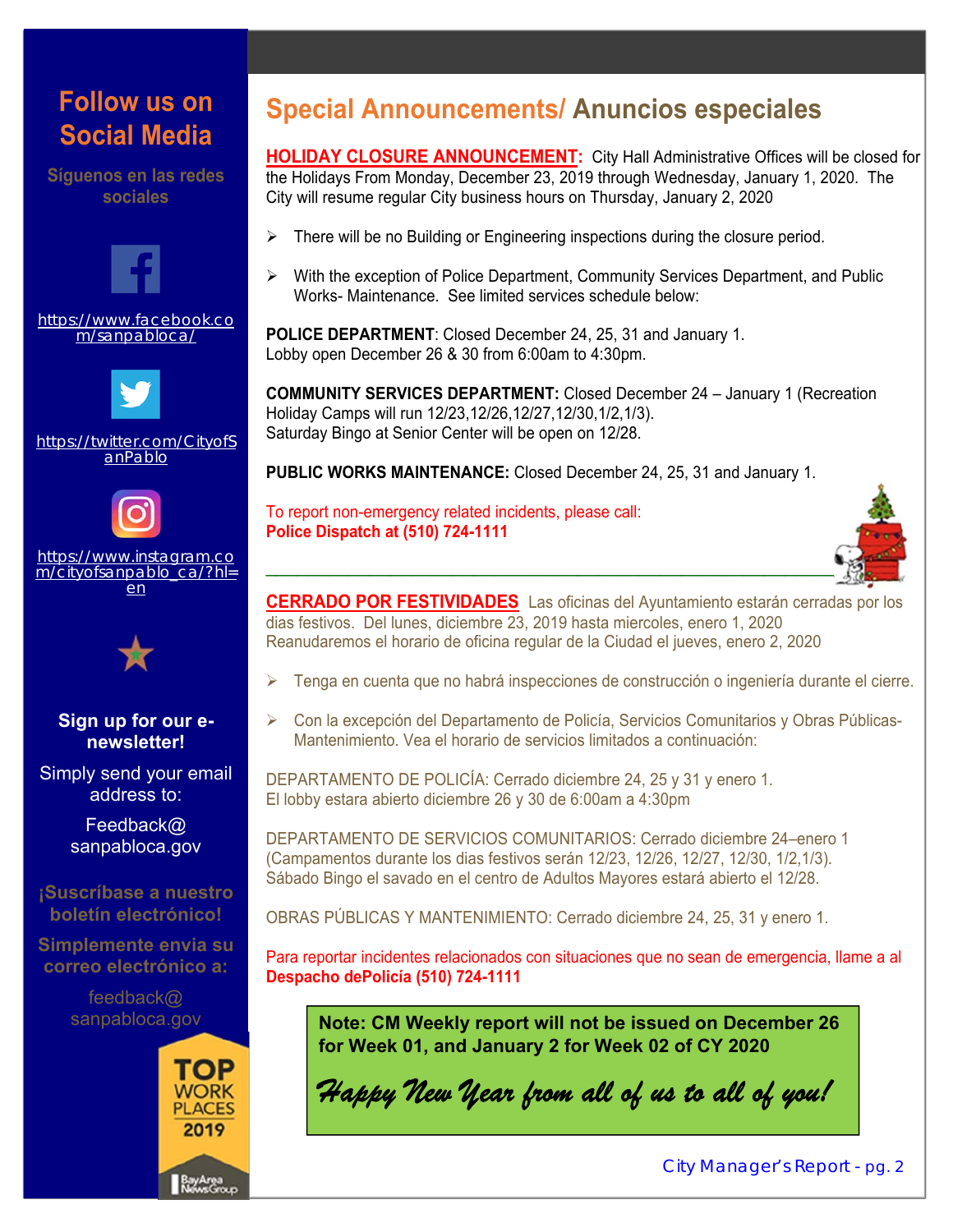### **Resources**

**Police Department Citizens Online Reporting** 

**Informes en línea de ciudadanos del Departamento de Policía**  https://www.sanpabloc

a.gov/1501/Citizens-

Online-Reporting



#### **Non-Emergency Dispatch Number**

**(510) 724-1111** 

**San Pablo Police Department Lobby Phone** 

**(510) 215-3130** 



## **Special Announcements/ Anuncios especiales**

#### **(continued)**



The 2020 Census is approaching! We All Count!

#### CENSUS WORKERS IN MY NEIGHBORHOOD

Starting in 2019, you may begin to notice census takers in your neighborhood. This is a normal part of the 2020 Census preparation and data collection process.

#### HOW CAN YOU VERIFY THAT SOMEONE IS A CENSUS WORKER?

If someone visits your home to collect information for the 2020 Census, you can do the following to verify their identity:

First, check to make sure that they have a valid ID badge, with their photograph, a U.S. Department of Commerce watermark, and an expiration date.

If you still have questions about their identity, you can contact your Regional Census Center to speak with a Census Bureau representative. To contact this office, call 213-314-6500. For more information, please visit the Contra Costa Website: www.contracosta.ca.gov/census2020



#### LOS EMPLEADOS DE LA OFICINA DEL CENSO EN SU COMUNIDAL Q56

¿CÓMO PUEDE VERIFICAR QUE ALGUIEN ES EMPLEADO DEL CENSO? Si alguien visita su hogar para recopilar información para el Censo del 2020, puede hacer lo siguiente para verificar su identidad:

Primero, asegúrese de que cuente con una identificación válida del Censo, con fotografía, una marca de agua del Departamento de Comercio y fecha de vencimiento.

Si aún tiene preguntas acerca de la identidad de un representante de campo, llame al 800-923-8282 para hablar con un representante de la Oficina del Censo local. Para obtener más información, visite la pajina web de Contra Costa: www.contracosta.ca.gov/census2020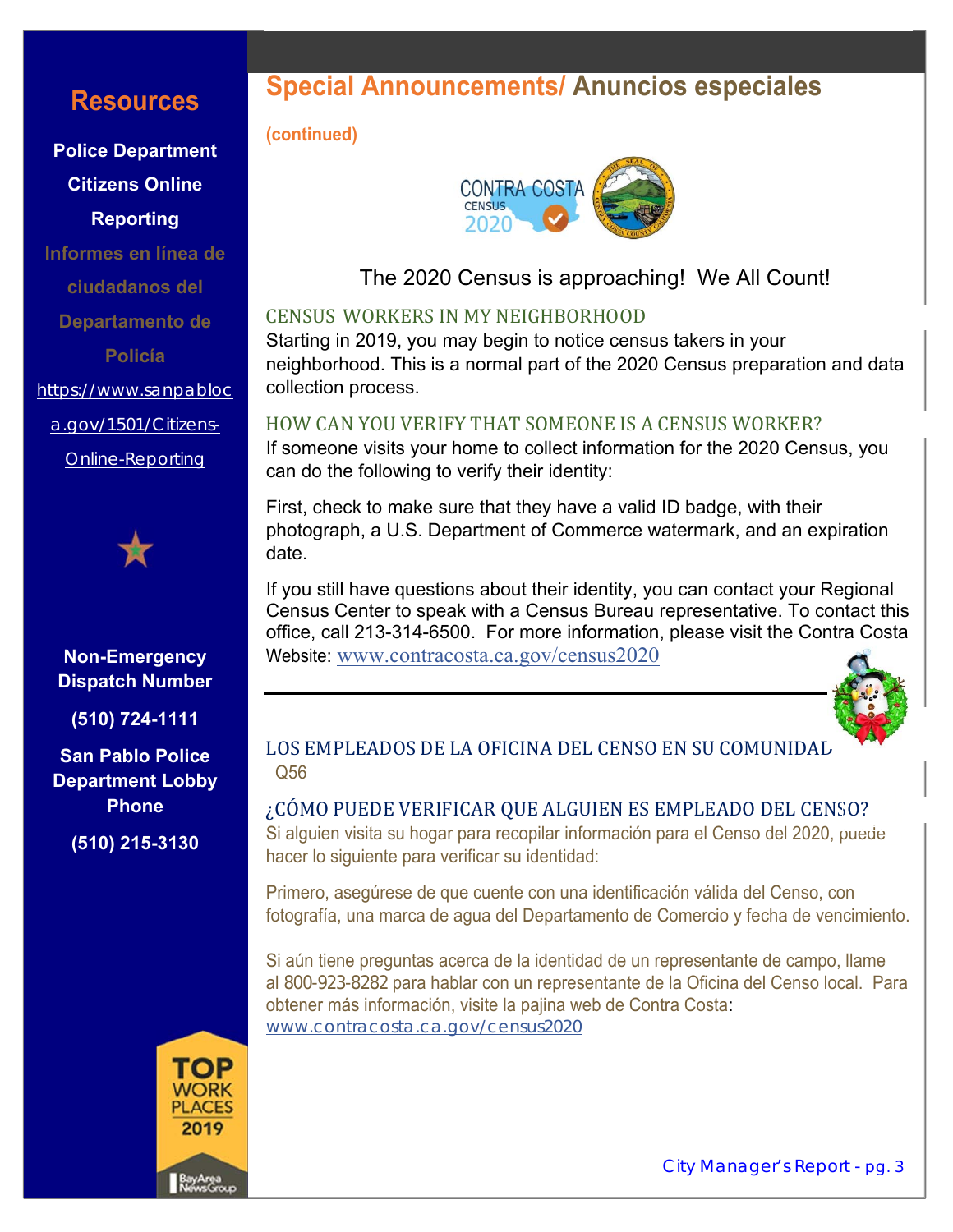### **Resources**

#### **Community Services Activity Guide /**

**Departamento de Servicios Comunitarios Guía de Actividades** https://sanpabloca.gov/Docum entCenter/View/12321/Winter-2019-Activity-Guide-English



#### **San Pablo Senior & Disabled Transportation**

**Transportación para San Pablo Mayores y con Discapacidad (510) 215-3095**



### **Upcoming Events**

#### **Recreation Winter Camps**

The Community Services Department offers a variety of classes and programs for kids, adults and seniors including sports, camps, fitness classes, dance, health and wellness classes, trips, transportation and so much more!

Register your child in our school break camps during the weeks they have off from school. They will create arts and crafts, play sports, board games, traditional camp games, attend a field trip, enjoy some fun entertainment at the end of the week! Register online at www.sanpablorec.com!

Ages: 3-13 years Session 1: 12/23/19, 12/26/19, 12/27/19 Session 2: 12/30/19, 1/2/20, 1/3/20 Days/Time: Monday-Wednesday, 10:00am-4:00pm Location: San Pablo Community Center Fees per session: \$45 Resident / \$55 Non-Resident



¡El departamento de servicios comunitario ofrece una variedad de clases y programas para niños, adultos y personas de la tercera edad incluyendo deportes, campamentos, clases de ejercicio, baile, clases de la salud y el bien estar, viajes, transportación y mucho más!

Registre a su hijo en nuestros campamentos de vacaciones escolares durante la semana que no van a la escuela. ¡Crearán artes y manualidades, practicarán deportes, juegos de mesa, juegos tradicionales de campamento, asistirán a una excursión, disfrutarán de un divertido entretenimiento al final de la semana! Registresé en línea en www.sanpablorec.com!

Edades: 3-13 años Sesión 1: 12/23/19, 12/26/19, 12/27/19 Sesión 2: 12/30/19, 1/2/20, 1/3/20 Horario: lunes-miércoles, 10:00am-4:00pm Lugar: San Pablo Community Center Precio por sesión: \$45 Residente / \$55 No-Residente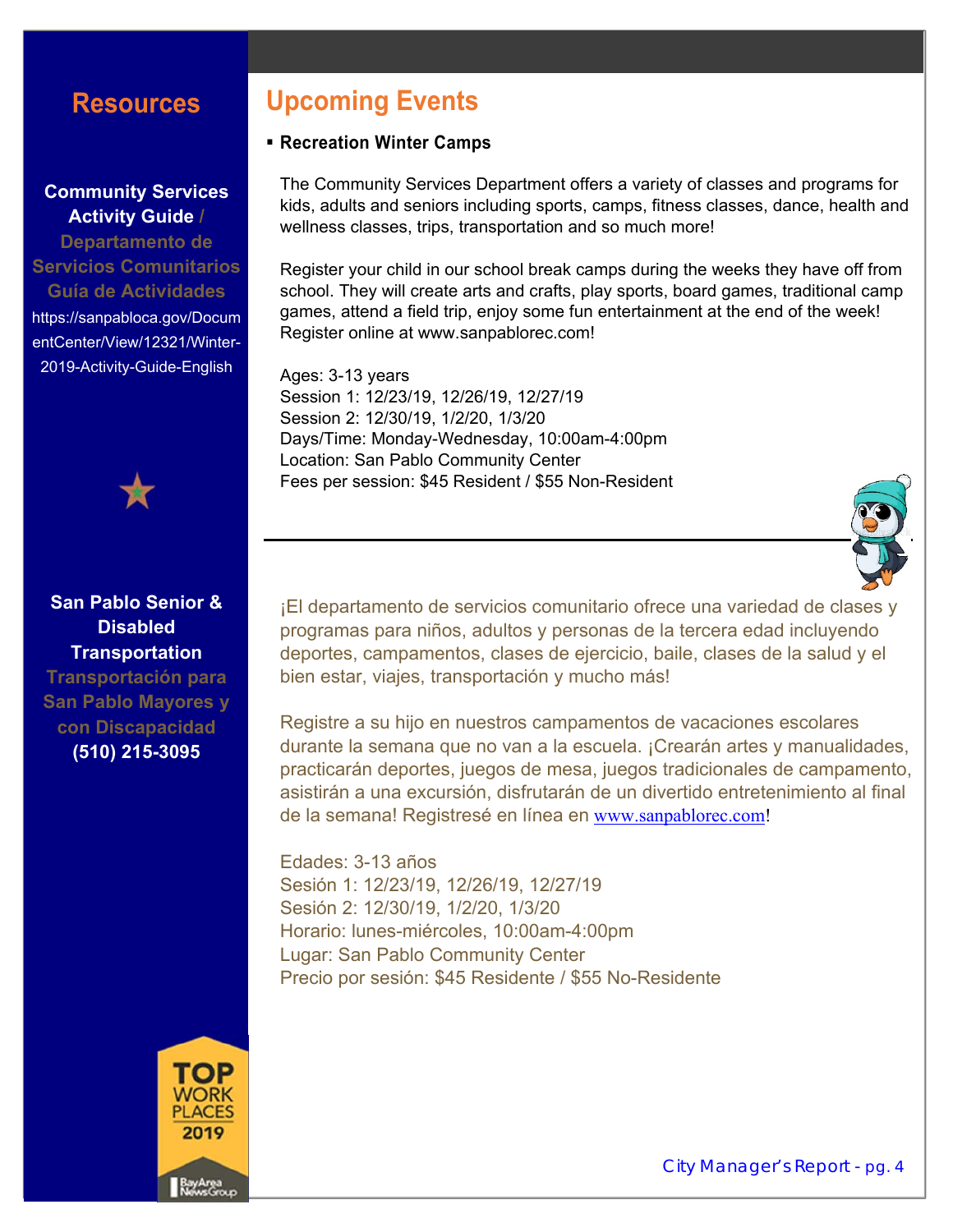### **Project Updates**



### **New City Hall Project**

**Proyecto de el Nuevo Ayuntamiento de La Ciudad** 

The City is currently constructing a new 42,000 square foot two-story City Hall at the corner of Gateway Avenue and Chattleton Lane. The new building will be LEED Silver and will provide for a more efficient work space and room for the City's growing workforce. Construction on the New San Pablo City Hall is progressing with external and interior painting underway for completion by mid-November 2019 subject to rain delays. Overall, construction is scheduled for completion in early 2020.

Actualmente, la Ciudad está construyendo un nuevo Ayuntamiento de dos pisos y 42,000 pies cuadrados en la esquina de Gateway Avenue y Chattleton Lane. El nuevo edificio será LEED Silver y proporcionará un espacio de trabajo más eficiente y espacio para la creciente fuerza laboral de la Ciudad. La construcción en el nuevo ayuntamiento de San Pablo sigue progresando con la pintura del exterior e interior que se completara para los mediados de noviembre 2019 conforme a las demoras de la lluvia. En general, la construccion esta programada para completarse a principios de 2020.



### **New City Hall Project – This week**

**Proyecto de el Nuevo Ayuntamiento de La Ciudad– Esta semana** 



Kitchen equipment installation is complete. The drop ceiling and flooring are being installed. There is now power to the building. Paving and exterior painting has been delayed due to weather.

La instalación del equipo de la cocina se ha completado. El techo falso y el piso se están instalando. No hay electricidad en el edificio.. A causa del clima, la pavimentación y la pintura del exterior han sido demoradas.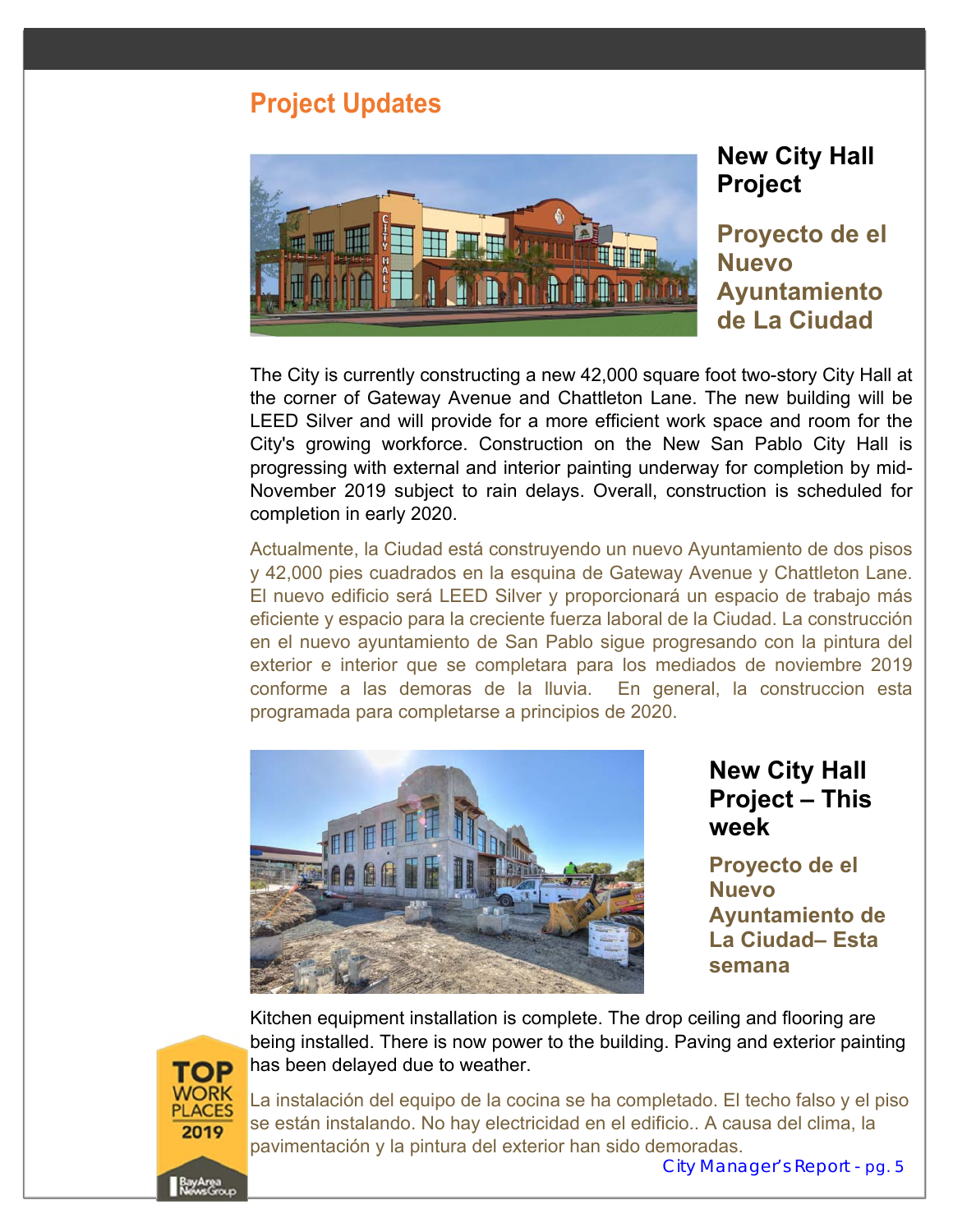### **New Fire Station 70 Nueva Estación de Bomberos 70**



The City and the Contra Costa County Fire Protection District are currently constructing a new, state-of-the-art Fire Station 70 at the corner of Market and 23rd Streets which will replace the current fire station located on San Pablo Avenue. The new location will be more central to the City and will provide for better response times. Construction is ongoing and schedueld for completion in December 2020.

La Ciudad y el Distrito de Protección de Incendios del Condado de Contra Costa están construyendo una nueva Estación de Bomberos 70 con instalacionesavanzadas en la esquina de las calles Market y 23 que reemplazará a la actual estación de bomberos ubicada en la Avenida San Pablo. La nueva ubicación será más céntrica para la ciudad y proporcionará un mejor tiempo de respuesta . La construcción sigue continuamente. La construccion sigue y esta programada para completarse en diciembre de 2020.



### **New Fire Station 70 – This Week**

Nueva Estación de Bomberos 70- Esta Semana



The contractor took advantage of a few days of good weather and got some of the concrete poured last week, but will be waiting for another clear window to pour the rest.

El contratista aprovechó algunos días de buen clima y vertió parte del concreto la semana pasada, pero esperará otra ventana despejada para verter el resto.

City Manager's Report - pg. 6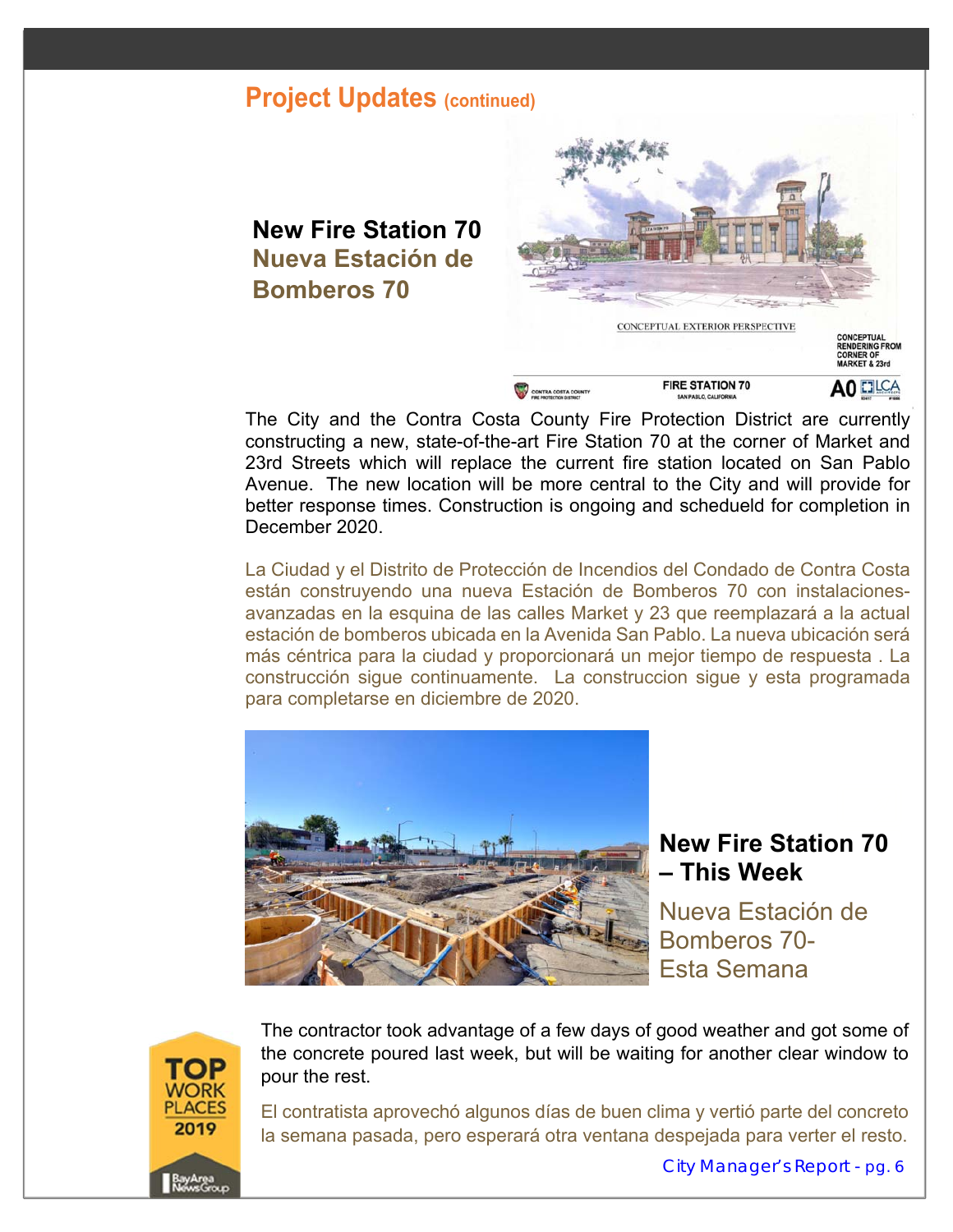### **New Public Fiber Wide Area Network (WAN) Project / Nuevo Proyecto (WAN) de red pública de fibra amplia**



Construction of the City's first-ever public fiber wide area network (WAN) communications system is underway, and will connect the various City facilities together in one uniform fiber network to address critical infrastructure needs of the current system, including improved reliability, speed, resiliency, and security.

The City has recognized that this public fiber project could be leveraged to further the City Council's goal of providing internet access to businesses and residents across the City. Initially, the current San Pablo Fiber Wide Area Network (WAN) Project aims to connect several City facilities via a fiber optic line.

#### **Nuevo Proyecto (WAN) de red pública de fibra amplia**

La construccion del primer sistema público de comunicaciones de red de fibra amplia (WAN) de la Ciudad esta en marcha, y conectara las diversas instalaciones municipales de la ciudad en una sola red de fibra para atender las necesidades críticas de infraestructura del sistema actual, incluyendo la mejora de la confiabilidad, la velocidad, la resiliencia y la seguridad.

La ciudad ha reconocido que este proyecto de fibra pública podría ser aprovechado para promover el objetivo del Ayuntamiento de proporcionar acceso a Internet a las empresas y residentes en toda la ciudad. Inicialmente, el actual proyecto de red pública de fibra amplia en San Pablo (Fiber Wide Area Network (WAN)) tiene como objetivo conectar varias instalaciones municipales a través de una línea de fibra óptica.



PLACES 2019

### **Fiber WAN project – This Week / Proyecto Fibra WAN -Esta Semana**

The City's Fiber WAN project contractor will be in the streets next week potholing to locate underground utilities near the project alignment. Please drive carefully around these sites.

El contratista del proyecto Fibra WAN (red de área amplia) estará en las calles de la ciudad la próxima semana para buscar servicios públicos subterráneos cerca de la alineación del proyecto. Conduzca con cuidado por estos sitios.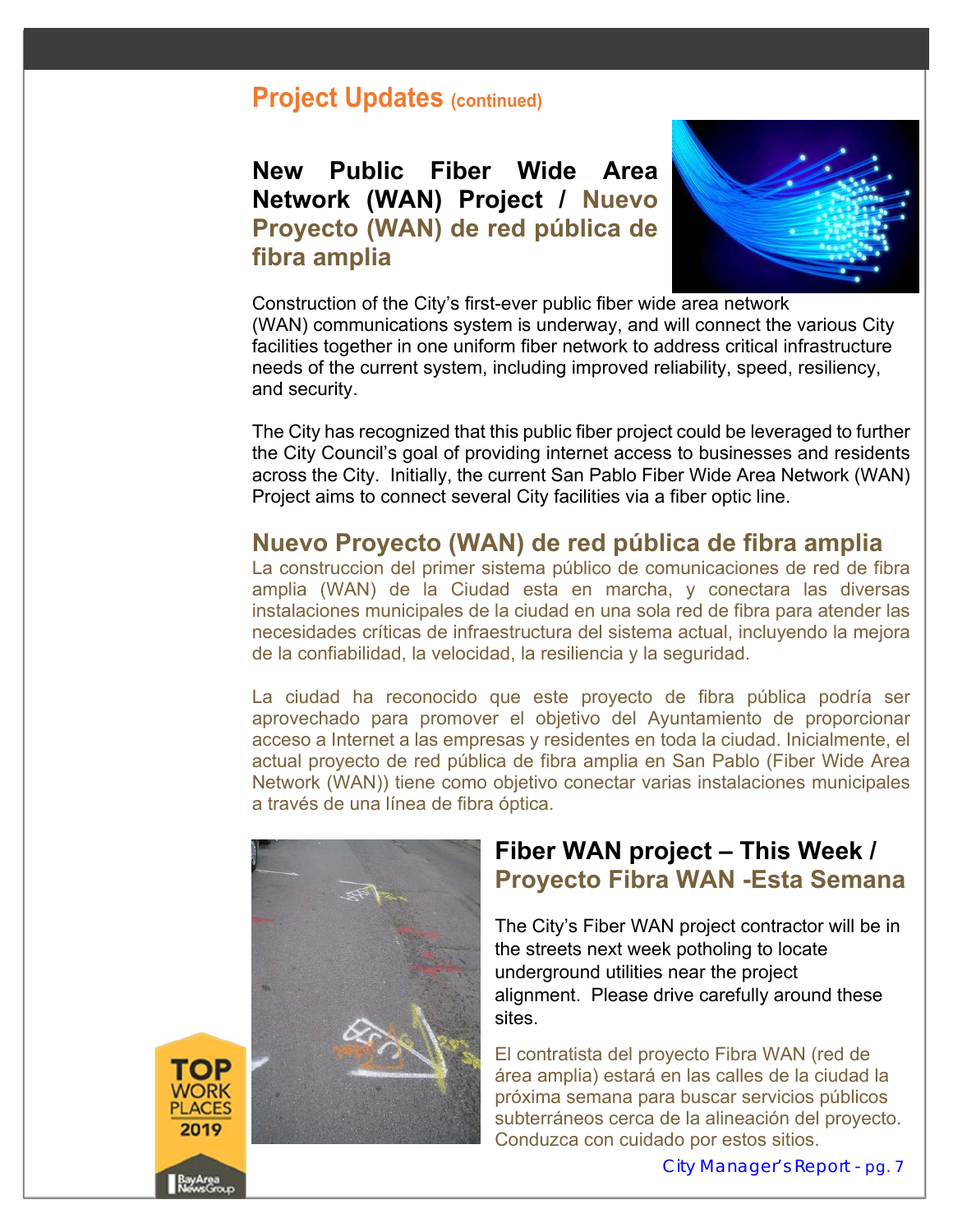### **Wildcat Creek Restoration and Greenway Trail Project/ Restauración del Arroyo Wildcat e Instalacion de un Sendero**

Construction bids for the Wildcat Creek Restoration and Greenway Trail Project were rescheduled to be opened on January 6, 2020. Tree removal will start in mid-January in order to be completed before any birds build nests in the trees in the construction zone.

Las ofertas de construcción para el Proyecto Wildcat Creek Restoration y Greenway Trail se reprogramaron para abrirse el 6 de enero de 2020. La remoción de árboles comenzará a mediados de enero para completarse antes de que las aves construyan nidos en los árboles en la zona de construcción.



PLACES 2019

City Manager's Report - pg. 8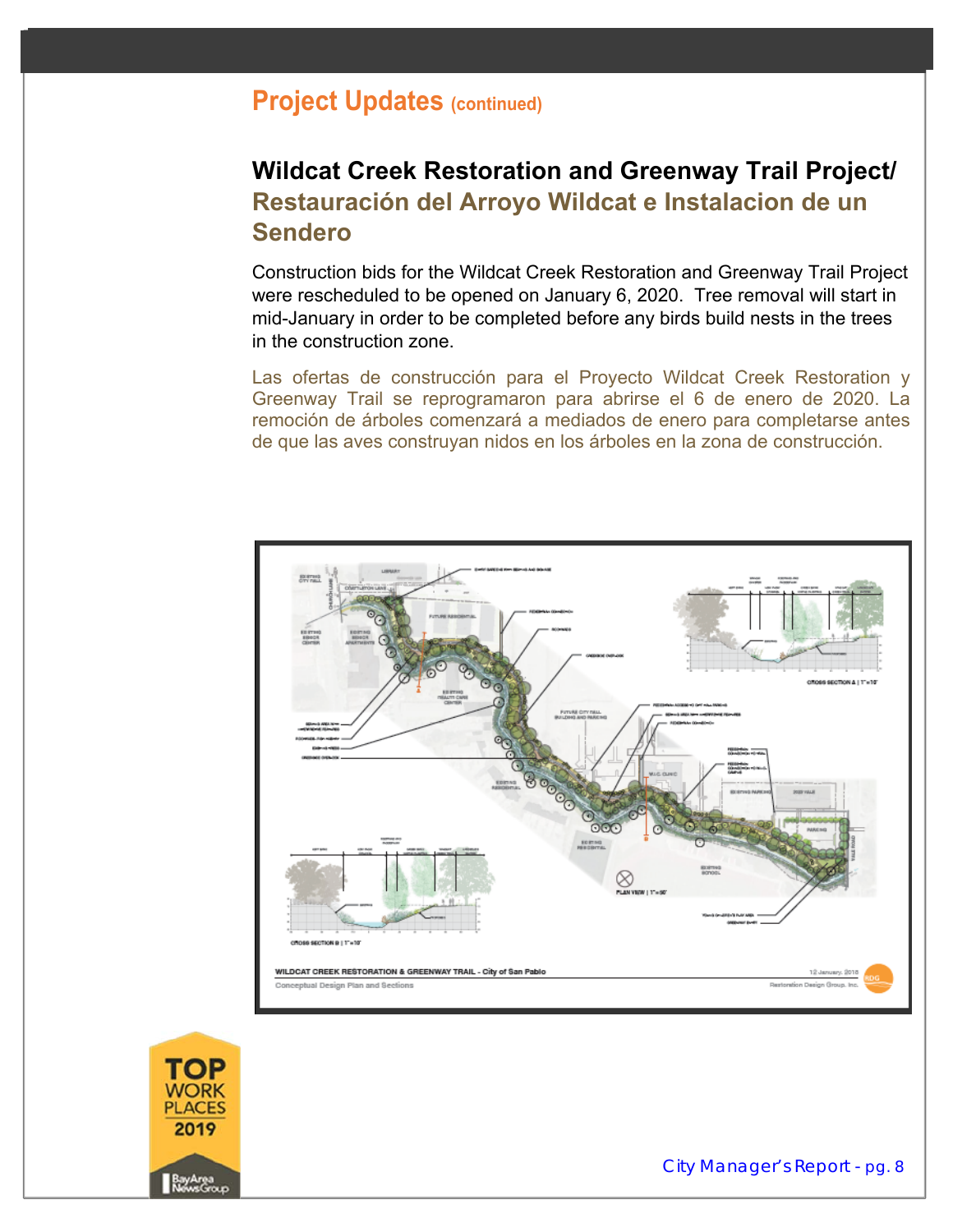### **Public Works Department -Replacing Sweeping Sings/**

### **Departmento de Obras Publicas- Reemplazando las señales de Barrido**



Over the next two weeks we plan to replace sweeping signs on Rivers between 14th and Del Camino Drive.

Durante las próximas dos semanas planeamos reemplazar las señales de barrido en Rivers entre la calle 14 y Del Camino Drive.

### **Removing Homeless Encampments / Eliminacion de campamentos provisionales (personas sin hogar)**



City crews plan to remove three homeless encampments located at Giant Road/Brookside, Brookside/Rumrill, and Gateway Plaza next to our new city hall project site in accordance with all applicable legal noticing requirements prior to abatement activites by the City.

Trabajadores de la Ciudad planean eliminar tres campamentos provisionales (personas sin hogar) ubicados en Giant Road / Brookside, Brookside / Rumrill y Gateway Plaza al lado de el proyecto de nuestro nuevo ayuntamiento de acuerdo con todos los requisitos de notificación legal antes de que se comienzen las actividades de eliminacion por parte de la Ciudad.

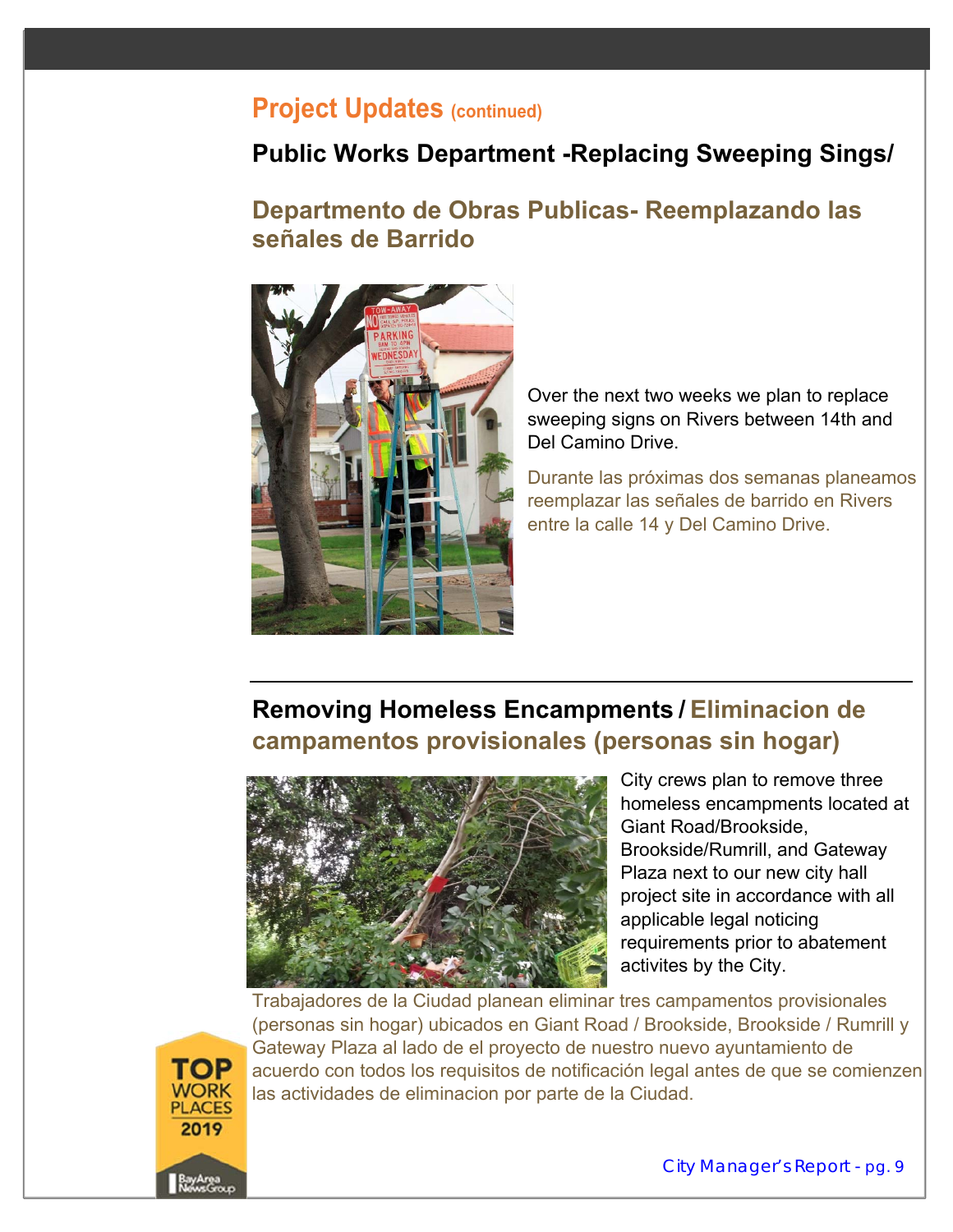### **Free Tree Pickup/ Recogeremos Árboles Festivos Gratis**

Public Works Department will host a **No-Fee Holiday Tree Pick-up** from January 6, 2020 through January 17, 2020.

Please place trees curbside and city Public Works Crews will pick the tree up for proper disposal or recycling. Please remember that trees that have been flocked are not able to be recycled. Please call (510) 215-3070 for more information.

El Departamento de Obras Públicas recogera árboles festivos sin costo desde el 6 de enero de 2020 hasta 17 de enero de 2020.

Por favor, coloque árboles en la banqueta y los trabajadores de las Obras Públicas recogerá el árbol para su eliminación o reciclaje. Por favor, recuerde que los árboles que tienen nieve artificial no son capaces de ser reciclados. Por favor llame (510) 215-3070 para más información.